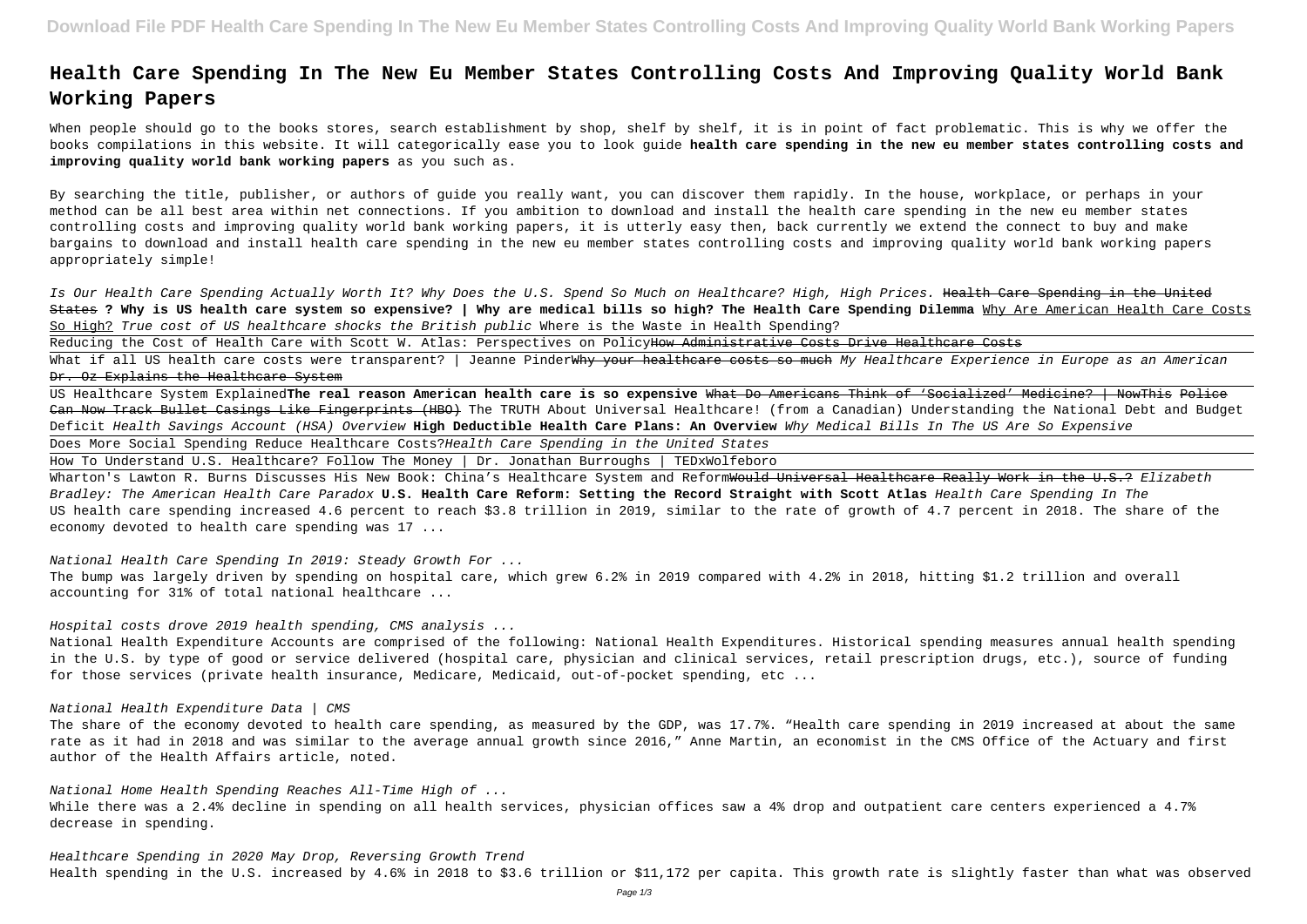in 2017 (4.2 percent) and the same as 2016 (4.6 percent). After a period of relatively fast growth in 2014 and 2015 during the implementation of the Affordable Care Act, 2018 was characterized by slower and stable growth that continued from 2016 and 2017.

# Trends in health care spending | American Medical Association

As would be expected, wealthy countries like the U.S., tend to spend more per person on health care and related expenses than lower income countries. However, even as a high income country, the U.S. spends more per person on health than comparable countries. Health spending per person in the U.S. was \$10,224 in 2017, which was 28% higher than Switzerland, the next highest per capita spender.

### How does health spending in the  $U.S.$  compare to other  $\ldots$

Source: Health, United States, 2018, table 42 pdf icon [PDF – 9.8 MB] Percent of national health expenditures for hospital care: 32.7% (2017) Percent of national health expenditures for nursing care facilities and continuing care retirement communities: 4.8% (2017)

### FastStats - Health Expenditures

A study of international health care spending levels published in the health policy journal Health Affairs in the year 2000 found that the United States spends substantially more on health care than any other country in the Organisation for Economic Co-operation and Development (OECD), and that the use of health care services in the U.S. is ...

## Health care in the United States - Wikipedia

A Flexible Spending Account (also known as a flexible spending arrangement) is a special account you put money into that you use to pay for certain outof-pocket health care costs. You don't pay taxes on this money. This means you'll save an amount equal to the taxes you would have paid on the money you set aside.

Health Care Options, Using a Flexible Spending Account FSA ...

Importance: Health care spending in the United States is a major concern and is higher than in other high-income countries, but there is little evidence that efforts to reform US health care delivery have had a meaningful influence on controlling health care spending and costs. Objective: To compare potential drivers of spending, such as structural capacity and utilization, in the United ...

Health Care Spending in the United States and Other High ...

Abstract US health care spending increased 4.6 percent to reach \$3.6 trillion in 2018, a faster growth rate than the rate of 4.2 percent in 2017 but the same rate as in 2016. The share of the...

### National Health Care Spending In 2018: Growth Driven By ...

So far in 2020, spending on health care services is down 2.4% compared to 2019, marking the first time that patient care expenditures have dropped since records became available in the 1960s, according to a recent analysis by the Kaiser Family Foundation. In April when the first surge of coronavirus infections was at its peak, personal expenditures on health care services saw an unprecedented ...

### COVID-19 Causes Unprecedented Drop in Health Care Spending ...

All in, the health care landscape took in \$3.8 trillion last year, representing 17.7% of the nation's total gross domestic product (GDP). Growth in overall Medicare spending (6.7%) outpaced private insurance (3.7%) and Medicaid (2.9%) — that worked out to \$13,276 spent per Medicare beneficiary and \$8,485 per Medicaid enrollee in 2019.

Spending Growth on Nursing Home Care Falls Far Behind Home ...

Health care spending last year represented 17.6% of the U.S. economy, according to the report. About 61% of the cost increases were attributable to spending on hospital care, physician and clinical services and retail prescription drug purchases. These were offset somewhat by the suspension of the health care insurance tax in 2019.

U.S. Health Care Spending Rose to \$3.8 Trillion in 2019 ...

Per capita health spending in the U.S. exceeded \$10,000, more than two times higher than in Australia, France, Canada, New Zealand, and the U.K. Public spending, including governmental spending, social health insurance, and compulsory private insurance, is comparable in the U.S. and many of the other nations and constitutes the largest source of health care spending.